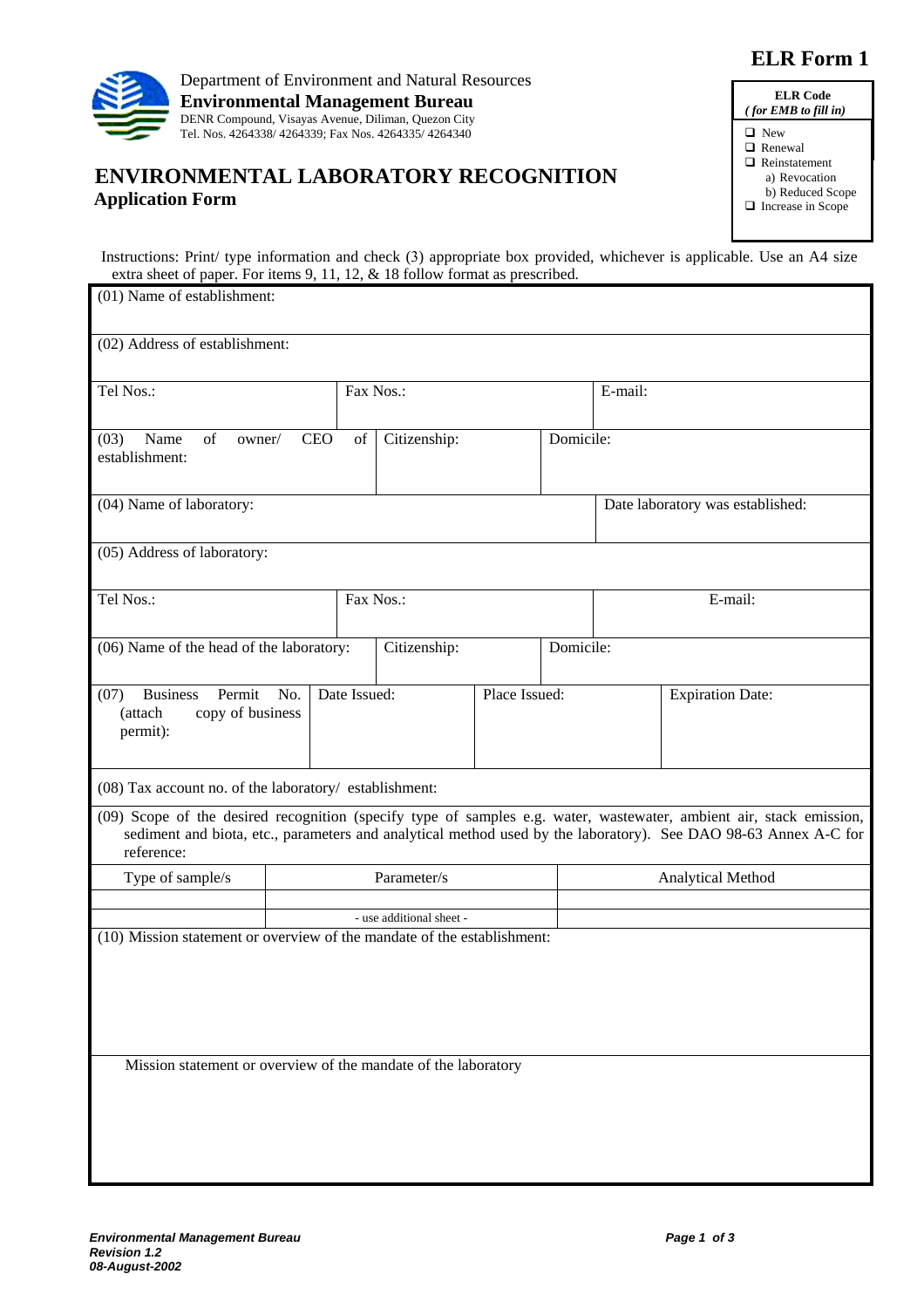## **ELR Form 1**

|                                                                                                                       |                                                         |  |           | (11) Accreditation record of the laboratory (attach copy of accreditation certificate/s):                 |                           |                        |              |                                                                                                                          |  |
|-----------------------------------------------------------------------------------------------------------------------|---------------------------------------------------------|--|-----------|-----------------------------------------------------------------------------------------------------------|---------------------------|------------------------|--------------|--------------------------------------------------------------------------------------------------------------------------|--|
| Accrediting body/Address                                                                                              |                                                         |  |           | Nature/scope of accreditation                                                                             |                           | <b>Expiration</b> date |              |                                                                                                                          |  |
|                                                                                                                       |                                                         |  |           |                                                                                                           |                           |                        |              |                                                                                                                          |  |
|                                                                                                                       |                                                         |  |           |                                                                                                           |                           |                        |              |                                                                                                                          |  |
|                                                                                                                       |                                                         |  |           |                                                                                                           |                           |                        |              |                                                                                                                          |  |
|                                                                                                                       |                                                         |  |           | - use additional sheet -                                                                                  |                           |                        |              |                                                                                                                          |  |
|                                                                                                                       |                                                         |  |           |                                                                                                           |                           |                        |              |                                                                                                                          |  |
|                                                                                                                       | (12) Technical and support personnel of the laboratory: |  |           |                                                                                                           |                           |                        |              |                                                                                                                          |  |
| Name                                                                                                                  | Educational<br>Highest<br>Position (Company)<br>License |  |           | No.<br>of<br>yrs.                                                                                         | Relevant<br>environmental |                        |              | Relevant<br>training<br>in                                                                                               |  |
|                                                                                                                       | Attainment/<br>No.                                      |  |           | experience<br>in<br>envt'al analysis/                                                                     | samples analysed          |                        |              | env'tal<br>analysis/<br>management                                                                                       |  |
|                                                                                                                       |                                                         |  |           | management                                                                                                | Sample                    | Type/                  | No.<br>of    | (Title/No. of hours)                                                                                                     |  |
|                                                                                                                       |                                                         |  |           |                                                                                                           | Parameter                 | samples                |              |                                                                                                                          |  |
|                                                                                                                       |                                                         |  |           | - use additional sheet -                                                                                  |                           |                        |              |                                                                                                                          |  |
|                                                                                                                       |                                                         |  |           |                                                                                                           |                           |                        |              |                                                                                                                          |  |
|                                                                                                                       | (13) Scope and nature of work of the laboratory:        |  |           |                                                                                                           |                           |                        |              |                                                                                                                          |  |
|                                                                                                                       |                                                         |  |           |                                                                                                           |                           |                        |              |                                                                                                                          |  |
|                                                                                                                       |                                                         |  |           |                                                                                                           |                           |                        |              |                                                                                                                          |  |
|                                                                                                                       |                                                         |  |           |                                                                                                           |                           |                        |              |                                                                                                                          |  |
|                                                                                                                       |                                                         |  |           |                                                                                                           |                           |                        |              |                                                                                                                          |  |
|                                                                                                                       |                                                         |  |           |                                                                                                           |                           |                        |              |                                                                                                                          |  |
|                                                                                                                       |                                                         |  |           | Geographical area currently served by the laboratory regarding acceptance of testing work (restrictions): |                           |                        |              |                                                                                                                          |  |
|                                                                                                                       |                                                         |  |           |                                                                                                           |                           |                        |              |                                                                                                                          |  |
|                                                                                                                       |                                                         |  |           |                                                                                                           |                           |                        |              |                                                                                                                          |  |
|                                                                                                                       | Categories of clients which use its services/ or        |  |           | Other technical role / services offered by the laboratory e.g.                                            |                           |                        |              |                                                                                                                          |  |
|                                                                                                                       | whether the laboratory will accept testing work         |  |           | $\rho$ training                                                                                           |                           |                        |              |                                                                                                                          |  |
| from:                                                                                                                 |                                                         |  |           | $\rho$ calibration                                                                                        |                           |                        |              |                                                                                                                          |  |
|                                                                                                                       | $\rho$ government agencies                              |  |           | $\rho$ consulting services                                                                                |                           |                        |              |                                                                                                                          |  |
|                                                                                                                       | $\rho$ manufacturers                                    |  |           | p design of pollution control or waste management system                                                  |                           |                        |              |                                                                                                                          |  |
|                                                                                                                       | $\rho$ associated organisations only                    |  |           | $\rho$ research                                                                                           |                           |                        |              |                                                                                                                          |  |
|                                                                                                                       | $\rho$ its parent organisation only                     |  |           | $\rho$ EIS preparation                                                                                    |                           |                        |              |                                                                                                                          |  |
|                                                                                                                       | $\rho$ others, specify $\overline{\phantom{a}}$         |  |           | $\rho$ others, specify                                                                                    |                           |                        |              |                                                                                                                          |  |
| (14) Laboratory test report forms (attach copy of laboratory test report forms):                                      |                                                         |  |           |                                                                                                           |                           |                        |              |                                                                                                                          |  |
|                                                                                                                       |                                                         |  |           |                                                                                                           |                           |                        |              |                                                                                                                          |  |
| (15) Reference literature available in the laboratory (attach list of reference literature available with complete    |                                                         |  |           |                                                                                                           |                           |                        |              |                                                                                                                          |  |
| bibliographic description):                                                                                           |                                                         |  |           |                                                                                                           |                           |                        |              |                                                                                                                          |  |
| - use additional sheet -                                                                                              |                                                         |  |           |                                                                                                           |                           |                        |              |                                                                                                                          |  |
|                                                                                                                       |                                                         |  |           |                                                                                                           |                           |                        |              |                                                                                                                          |  |
| (16) Equipment calibration and maintenance program of the laboratory (attach detailed description of equipment        |                                                         |  |           |                                                                                                           |                           |                        |              |                                                                                                                          |  |
|                                                                                                                       | calibration and maintenance program of the laboratory): |  |           |                                                                                                           |                           |                        |              |                                                                                                                          |  |
| - use additional sheet -                                                                                              |                                                         |  |           |                                                                                                           |                           |                        |              |                                                                                                                          |  |
|                                                                                                                       | quality control program of the laboratory:              |  |           |                                                                                                           |                           |                        |              | (17) Quality assurance/ quality control program of the laboratory (attach detailed description of the quality assurance/ |  |
| - use additional sheet -                                                                                              |                                                         |  |           |                                                                                                           |                           |                        |              |                                                                                                                          |  |
| (18) Track record of the laboratory:                                                                                  |                                                         |  |           |                                                                                                           |                           |                        |              |                                                                                                                          |  |
|                                                                                                                       |                                                         |  |           |                                                                                                           |                           |                        |              |                                                                                                                          |  |
|                                                                                                                       | Type of Sample/s                                        |  | Parameter | No. of samples analysed                                                                                   |                           |                        | Date covered |                                                                                                                          |  |
|                                                                                                                       |                                                         |  |           |                                                                                                           |                           |                        |              |                                                                                                                          |  |
|                                                                                                                       |                                                         |  |           | - use additional sheet -                                                                                  |                           |                        |              |                                                                                                                          |  |
| (19) Pollution control and waste management practices adopted by the laboratory (attached detailed description of the |                                                         |  |           |                                                                                                           |                           |                        |              |                                                                                                                          |  |
| waste management practices adopted by the laboratory):                                                                |                                                         |  |           |                                                                                                           |                           |                        |              |                                                                                                                          |  |
|                                                                                                                       |                                                         |  |           | - use additional sheet -                                                                                  |                           |                        |              |                                                                                                                          |  |
|                                                                                                                       |                                                         |  |           | (20) Floor plan of the laboratory and related facilities (attach floor plan scale (1:100):                |                           |                        |              |                                                                                                                          |  |
|                                                                                                                       |                                                         |  |           |                                                                                                           |                           |                        |              |                                                                                                                          |  |